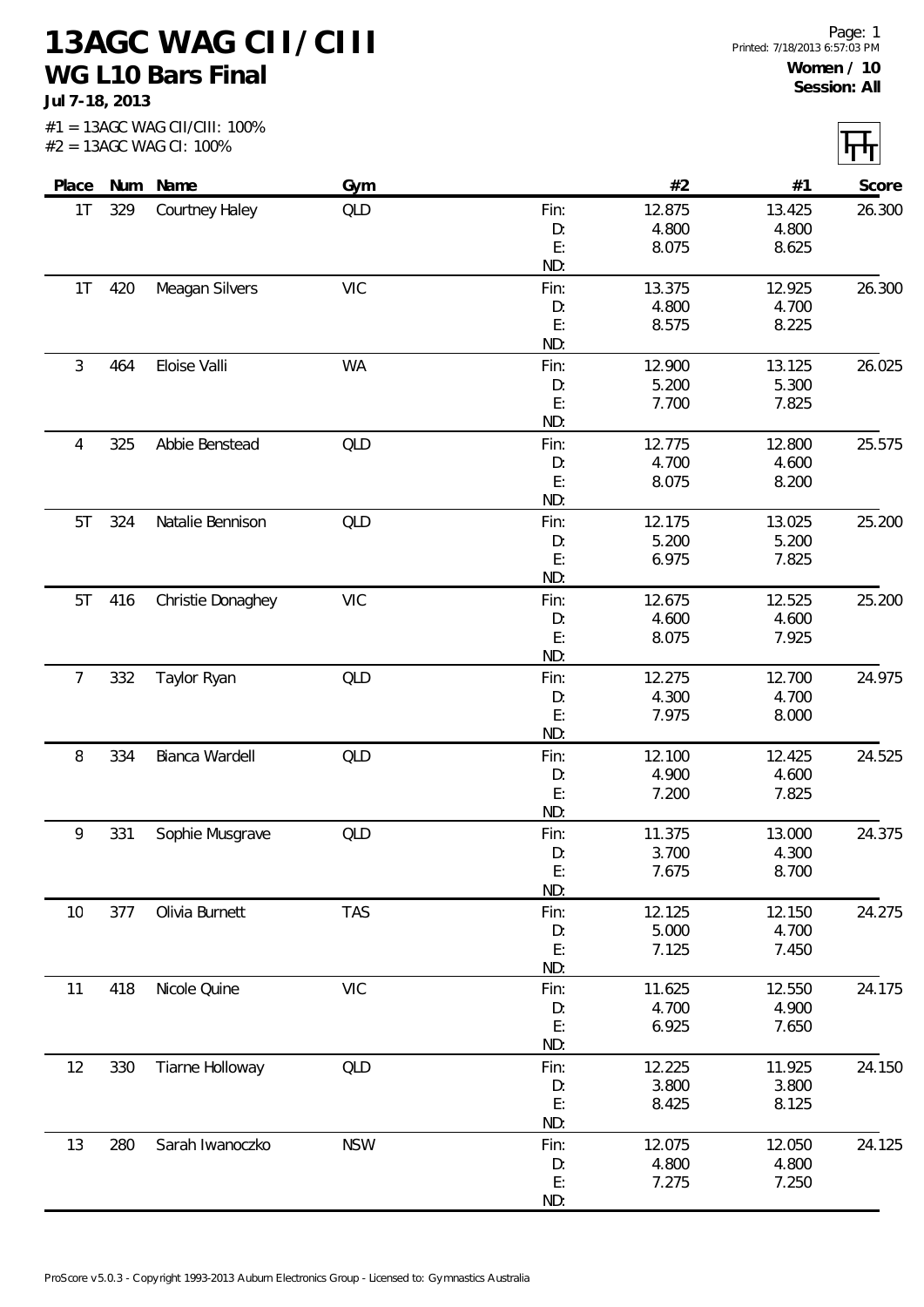**13AGC WAG CII/CIII WG L10 Bars Final**

**Jul 7-18, 2013**

 $\boxed{\top}$ 

|     |                                                             |                                                                                                                                                                                           |                                                                                                                                   |                                                                                                                                                                                                                                                             |                                                                                                                                                                                                                                                                                          | Score                                                                                                                                                                                                                                                                                    |
|-----|-------------------------------------------------------------|-------------------------------------------------------------------------------------------------------------------------------------------------------------------------------------------|-----------------------------------------------------------------------------------------------------------------------------------|-------------------------------------------------------------------------------------------------------------------------------------------------------------------------------------------------------------------------------------------------------------|------------------------------------------------------------------------------------------------------------------------------------------------------------------------------------------------------------------------------------------------------------------------------------------|------------------------------------------------------------------------------------------------------------------------------------------------------------------------------------------------------------------------------------------------------------------------------------------|
|     |                                                             |                                                                                                                                                                                           |                                                                                                                                   |                                                                                                                                                                                                                                                             |                                                                                                                                                                                                                                                                                          | 23.900                                                                                                                                                                                                                                                                                   |
|     |                                                             |                                                                                                                                                                                           |                                                                                                                                   |                                                                                                                                                                                                                                                             |                                                                                                                                                                                                                                                                                          |                                                                                                                                                                                                                                                                                          |
|     |                                                             |                                                                                                                                                                                           | E:                                                                                                                                |                                                                                                                                                                                                                                                             |                                                                                                                                                                                                                                                                                          |                                                                                                                                                                                                                                                                                          |
|     |                                                             |                                                                                                                                                                                           | ND:                                                                                                                               |                                                                                                                                                                                                                                                             |                                                                                                                                                                                                                                                                                          |                                                                                                                                                                                                                                                                                          |
| 417 | Georgia Holston                                             | <b>VIC</b>                                                                                                                                                                                | Fin:                                                                                                                              | 11.025                                                                                                                                                                                                                                                      | 12.550                                                                                                                                                                                                                                                                                   | 23.575                                                                                                                                                                                                                                                                                   |
|     |                                                             |                                                                                                                                                                                           | D:                                                                                                                                | 3.800                                                                                                                                                                                                                                                       | 4.200                                                                                                                                                                                                                                                                                    |                                                                                                                                                                                                                                                                                          |
|     |                                                             |                                                                                                                                                                                           |                                                                                                                                   |                                                                                                                                                                                                                                                             |                                                                                                                                                                                                                                                                                          |                                                                                                                                                                                                                                                                                          |
|     |                                                             |                                                                                                                                                                                           |                                                                                                                                   |                                                                                                                                                                                                                                                             |                                                                                                                                                                                                                                                                                          |                                                                                                                                                                                                                                                                                          |
|     |                                                             |                                                                                                                                                                                           |                                                                                                                                   |                                                                                                                                                                                                                                                             |                                                                                                                                                                                                                                                                                          | 23.350                                                                                                                                                                                                                                                                                   |
|     |                                                             |                                                                                                                                                                                           |                                                                                                                                   |                                                                                                                                                                                                                                                             |                                                                                                                                                                                                                                                                                          |                                                                                                                                                                                                                                                                                          |
|     |                                                             |                                                                                                                                                                                           |                                                                                                                                   |                                                                                                                                                                                                                                                             |                                                                                                                                                                                                                                                                                          |                                                                                                                                                                                                                                                                                          |
|     |                                                             |                                                                                                                                                                                           |                                                                                                                                   |                                                                                                                                                                                                                                                             |                                                                                                                                                                                                                                                                                          | 23.300                                                                                                                                                                                                                                                                                   |
|     |                                                             |                                                                                                                                                                                           |                                                                                                                                   |                                                                                                                                                                                                                                                             |                                                                                                                                                                                                                                                                                          |                                                                                                                                                                                                                                                                                          |
|     |                                                             |                                                                                                                                                                                           |                                                                                                                                   |                                                                                                                                                                                                                                                             |                                                                                                                                                                                                                                                                                          |                                                                                                                                                                                                                                                                                          |
|     |                                                             |                                                                                                                                                                                           | ND:                                                                                                                               |                                                                                                                                                                                                                                                             |                                                                                                                                                                                                                                                                                          |                                                                                                                                                                                                                                                                                          |
| 252 | Bianka Rose                                                 | ACT                                                                                                                                                                                       | Fin:                                                                                                                              | 13.050                                                                                                                                                                                                                                                      | 10.175                                                                                                                                                                                                                                                                                   | 23.225                                                                                                                                                                                                                                                                                   |
|     |                                                             |                                                                                                                                                                                           | D:                                                                                                                                | 5.900                                                                                                                                                                                                                                                       | 5.400                                                                                                                                                                                                                                                                                    |                                                                                                                                                                                                                                                                                          |
|     |                                                             |                                                                                                                                                                                           |                                                                                                                                   |                                                                                                                                                                                                                                                             |                                                                                                                                                                                                                                                                                          |                                                                                                                                                                                                                                                                                          |
|     |                                                             |                                                                                                                                                                                           |                                                                                                                                   |                                                                                                                                                                                                                                                             |                                                                                                                                                                                                                                                                                          |                                                                                                                                                                                                                                                                                          |
|     |                                                             |                                                                                                                                                                                           |                                                                                                                                   |                                                                                                                                                                                                                                                             |                                                                                                                                                                                                                                                                                          | 23.200                                                                                                                                                                                                                                                                                   |
|     |                                                             |                                                                                                                                                                                           |                                                                                                                                   |                                                                                                                                                                                                                                                             |                                                                                                                                                                                                                                                                                          |                                                                                                                                                                                                                                                                                          |
|     |                                                             |                                                                                                                                                                                           |                                                                                                                                   |                                                                                                                                                                                                                                                             |                                                                                                                                                                                                                                                                                          |                                                                                                                                                                                                                                                                                          |
|     |                                                             |                                                                                                                                                                                           |                                                                                                                                   |                                                                                                                                                                                                                                                             |                                                                                                                                                                                                                                                                                          | 22.625                                                                                                                                                                                                                                                                                   |
|     |                                                             |                                                                                                                                                                                           |                                                                                                                                   |                                                                                                                                                                                                                                                             |                                                                                                                                                                                                                                                                                          |                                                                                                                                                                                                                                                                                          |
|     |                                                             |                                                                                                                                                                                           |                                                                                                                                   |                                                                                                                                                                                                                                                             |                                                                                                                                                                                                                                                                                          |                                                                                                                                                                                                                                                                                          |
|     |                                                             |                                                                                                                                                                                           | ND:                                                                                                                               |                                                                                                                                                                                                                                                             |                                                                                                                                                                                                                                                                                          |                                                                                                                                                                                                                                                                                          |
| 283 |                                                             | <b>NSW</b>                                                                                                                                                                                | Fin:                                                                                                                              | 11.100                                                                                                                                                                                                                                                      | 10.950                                                                                                                                                                                                                                                                                   | 22.050                                                                                                                                                                                                                                                                                   |
|     |                                                             |                                                                                                                                                                                           | D:                                                                                                                                | 4.300                                                                                                                                                                                                                                                       | 4.000                                                                                                                                                                                                                                                                                    |                                                                                                                                                                                                                                                                                          |
|     |                                                             |                                                                                                                                                                                           | E:                                                                                                                                | 6.800                                                                                                                                                                                                                                                       | 6.950                                                                                                                                                                                                                                                                                    |                                                                                                                                                                                                                                                                                          |
|     |                                                             |                                                                                                                                                                                           |                                                                                                                                   |                                                                                                                                                                                                                                                             |                                                                                                                                                                                                                                                                                          |                                                                                                                                                                                                                                                                                          |
|     |                                                             |                                                                                                                                                                                           |                                                                                                                                   |                                                                                                                                                                                                                                                             |                                                                                                                                                                                                                                                                                          | 21.775                                                                                                                                                                                                                                                                                   |
|     |                                                             |                                                                                                                                                                                           |                                                                                                                                   |                                                                                                                                                                                                                                                             |                                                                                                                                                                                                                                                                                          |                                                                                                                                                                                                                                                                                          |
|     |                                                             |                                                                                                                                                                                           |                                                                                                                                   |                                                                                                                                                                                                                                                             |                                                                                                                                                                                                                                                                                          |                                                                                                                                                                                                                                                                                          |
|     |                                                             |                                                                                                                                                                                           |                                                                                                                                   |                                                                                                                                                                                                                                                             |                                                                                                                                                                                                                                                                                          | 21.700                                                                                                                                                                                                                                                                                   |
|     |                                                             |                                                                                                                                                                                           |                                                                                                                                   |                                                                                                                                                                                                                                                             |                                                                                                                                                                                                                                                                                          |                                                                                                                                                                                                                                                                                          |
|     |                                                             |                                                                                                                                                                                           |                                                                                                                                   |                                                                                                                                                                                                                                                             |                                                                                                                                                                                                                                                                                          |                                                                                                                                                                                                                                                                                          |
|     |                                                             |                                                                                                                                                                                           | ND:                                                                                                                               |                                                                                                                                                                                                                                                             |                                                                                                                                                                                                                                                                                          |                                                                                                                                                                                                                                                                                          |
| 419 | Danielle Rickard                                            | <b>VIC</b>                                                                                                                                                                                | Fin:                                                                                                                              | 10.950                                                                                                                                                                                                                                                      | 10.725                                                                                                                                                                                                                                                                                   | 21.675                                                                                                                                                                                                                                                                                   |
|     |                                                             |                                                                                                                                                                                           | D:                                                                                                                                | 3.500                                                                                                                                                                                                                                                       | 3.500                                                                                                                                                                                                                                                                                    |                                                                                                                                                                                                                                                                                          |
|     |                                                             |                                                                                                                                                                                           |                                                                                                                                   |                                                                                                                                                                                                                                                             |                                                                                                                                                                                                                                                                                          |                                                                                                                                                                                                                                                                                          |
|     |                                                             |                                                                                                                                                                                           |                                                                                                                                   |                                                                                                                                                                                                                                                             |                                                                                                                                                                                                                                                                                          |                                                                                                                                                                                                                                                                                          |
|     |                                                             |                                                                                                                                                                                           |                                                                                                                                   |                                                                                                                                                                                                                                                             |                                                                                                                                                                                                                                                                                          | 21.575                                                                                                                                                                                                                                                                                   |
|     |                                                             |                                                                                                                                                                                           |                                                                                                                                   |                                                                                                                                                                                                                                                             |                                                                                                                                                                                                                                                                                          |                                                                                                                                                                                                                                                                                          |
|     |                                                             |                                                                                                                                                                                           |                                                                                                                                   |                                                                                                                                                                                                                                                             |                                                                                                                                                                                                                                                                                          |                                                                                                                                                                                                                                                                                          |
|     |                                                             |                                                                                                                                                                                           |                                                                                                                                   |                                                                                                                                                                                                                                                             |                                                                                                                                                                                                                                                                                          | 21.125                                                                                                                                                                                                                                                                                   |
|     |                                                             |                                                                                                                                                                                           |                                                                                                                                   |                                                                                                                                                                                                                                                             |                                                                                                                                                                                                                                                                                          |                                                                                                                                                                                                                                                                                          |
|     |                                                             |                                                                                                                                                                                           |                                                                                                                                   |                                                                                                                                                                                                                                                             |                                                                                                                                                                                                                                                                                          |                                                                                                                                                                                                                                                                                          |
|     |                                                             |                                                                                                                                                                                           |                                                                                                                                   |                                                                                                                                                                                                                                                             |                                                                                                                                                                                                                                                                                          |                                                                                                                                                                                                                                                                                          |
|     | 277<br>415<br>278<br>326<br>328<br>276<br>333<br>327<br>281 | Num Name<br>Georgia Devine<br>Christine Bonfadini<br>Claire Esdaile<br>Alicia Biggs<br>Anna Flamsteed<br>Amy Smit<br>Breeanna Carter<br>Stephanie Toogood<br>Claire Black<br>Sophie Mcnay | Gym<br><b>NSW</b><br><b>VIC</b><br><b>NSW</b><br><b>QLD</b><br><b>QLD</b><br><b>NSW</b><br><b>QLD</b><br><b>QLD</b><br><b>NSW</b> | Fin:<br>D:<br>E:<br>ND:<br>Fin:<br>D:<br>E:<br>ND:<br>Fin:<br>D:<br>E:<br>E:<br>ND:<br>Fin:<br>D:<br>E:<br>ND:<br>Fin:<br>D:<br>E:<br>ND:<br>Fin:<br>D:<br>E:<br>ND:<br>Fin:<br>D:<br>E:<br>E:<br>ND:<br>Fin:<br>D:<br>E:<br>ND:<br>Fin:<br>D:<br>E:<br>ND: | #2<br>11.750<br>5.200<br>6.550<br>7.225<br>11.600<br>4.100<br>7.500<br>10.375<br>5.200<br>5.175<br>7.150<br>11.675<br>3.600<br>8.075<br>11.325<br>3.800<br>7.525<br>11.875<br>4.500<br>7.375<br>10.900<br>3.100<br>7.800<br>7.450<br>10.625<br>2.400<br>8.225<br>9.600<br>3.900<br>5.700 | #1<br>12.150<br>5.300<br>6.850<br>8.350<br>11.750<br>4.400<br>7.350<br>12.925<br>4.800<br>8.125<br>4.775<br>11.525<br>3.600<br>7.925<br>11.300<br>3.800<br>7.500<br>9.900<br>3.300<br>6.600<br>10.800<br>3.200<br>7.600<br>7.225<br>10.950<br>2.400<br>8.550<br>11.525<br>4.300<br>7.225 |